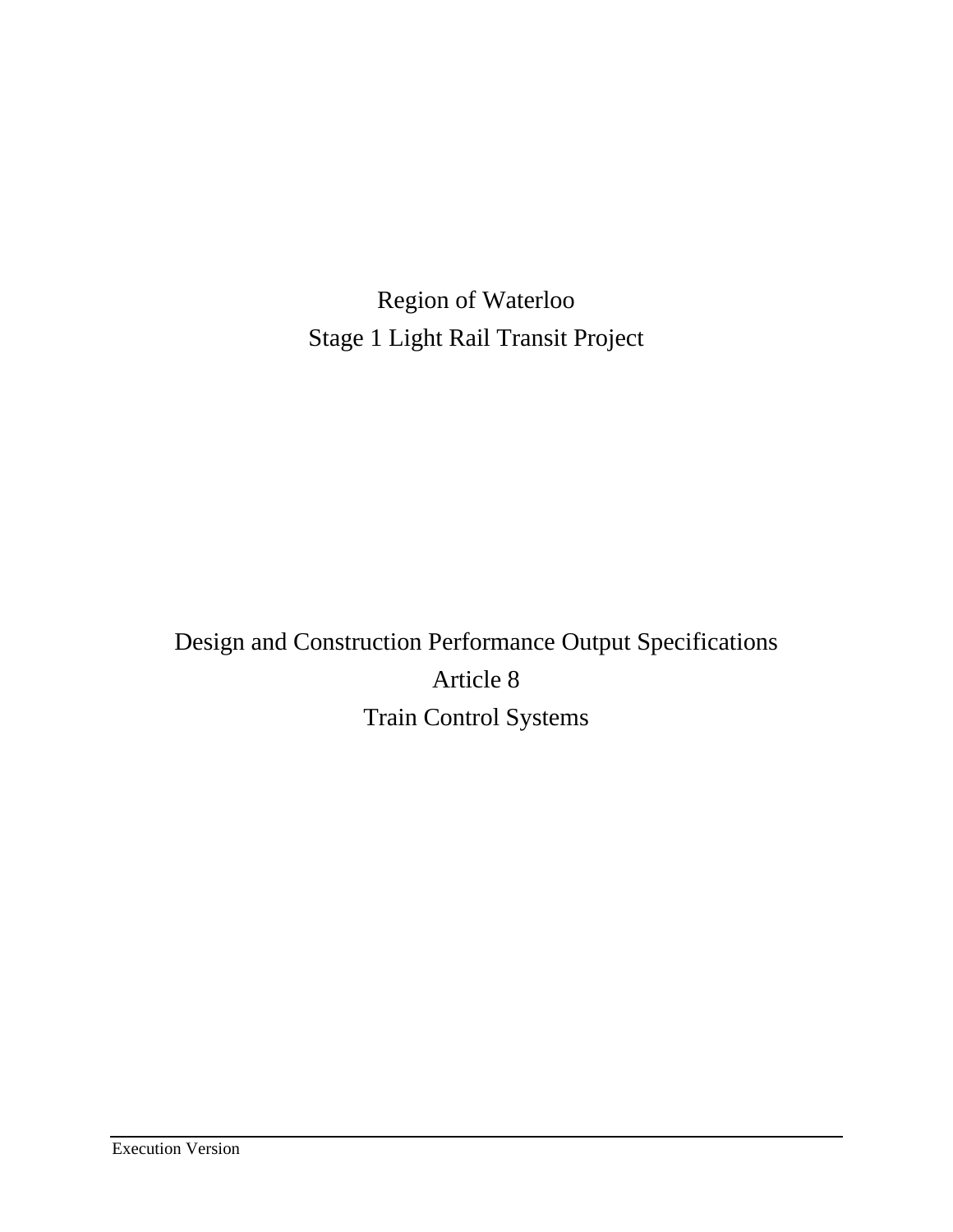# **Table of Contents**

| 8.1  |  |
|------|--|
| 8.2  |  |
| 8.3  |  |
| 8.4  |  |
| 8.5  |  |
| 8.6  |  |
| 8.7  |  |
| 8.8  |  |
| 8.9  |  |
| 8.10 |  |
| 8.11 |  |
| 8.12 |  |
| 8.13 |  |
| 8.14 |  |
| 8.15 |  |
| 8.16 |  |
| 8.17 |  |
| 8.18 |  |
| 8.19 |  |
| 8.20 |  |
| 8.21 |  |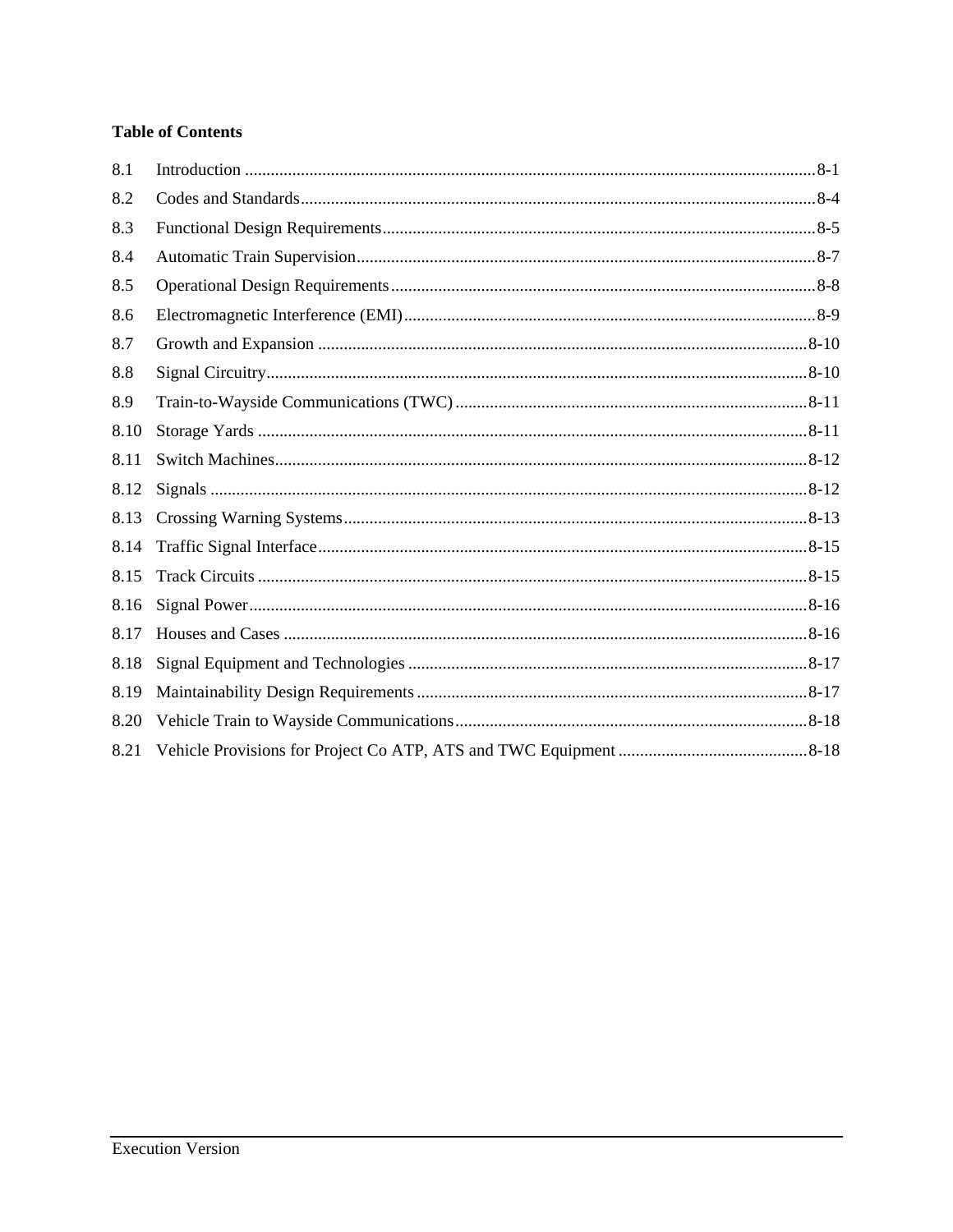# **ARTICLE 8 TRAIN CONTROL SYSTEMS**

### **8.1 Introduction**

- (a) The purpose of this Article is to establish the guidelines, standards and design policies for the Train Control Systems for the Project. The Train Control Systems, also referred to as the Signal System, includes the functions of signal protection, grade crossing protection, and traffic signal coordination to allow vehicles, rail and rubber tired, to meet the operating goals for the Project, while providing a safe and operationally flexible system. Project Co shall prepare a Basis of Design Report – Train Control Systems, which explains Project Co's approach to Train Control Systems in greater detail and in a site specific manner as part of Project Co's Submission. The presentation of specific Train Control Systems requirements within this Article must not be construed to limit or modify in any way Project Co's responsibility to provide a holistic, comprehensive, and fully functional solutions to all Train Control conditions. The Basis of Design Report – Train Control Systems shall address every aspect of the Train Control Systems requirements cited in this Article. The rationale for all deviations or variances from any requirement cited in this Article must be fully described in the Basis of Design Report.
- (b) The determination of a specific approach to train control and signaling is the responsibility of Project Co train signals designer. Project Co is responsible for the design, furnishing, installing and testing of all wayside, Central Control and train borne equipment and software, as well as interfacing this system with all of the other elements of the Project to produce a fully functional and well coordinated Train Control System.
- (c) This Article provides guidelines on the Region's preferences and requirements on train signals and related or supporting systems to be considered by the designer during the overall approach to train signals and the details to be implemented. .
- (d) Project Co's design of the Stage 1 LRT Project shall accommodate the forecasted ridership and to operate up to two-car trains at an operating headway of 5 minutes. The design must achieve a round trip time of 90 minutes or less including all necessary layover time at the terminal LRT Stops. The design of the Train Control Systems is a critical component to achieve these requirements and it is a critical component needed for computer model to be developed by Project Co as per Schedule 15-2 Article 1 Section 1.7(f). For additional clarity, the design requirement for a round trip time of 90 minutes or less is an ATP design requirement and not an operational requirement for scheduled train service. If Project Co's train control solution includes a combination of ATP sections and Line of Sight sections, the Line of Sight sections shall be treated in the roundtrip calculation (for the purposes of Train Control System simulation) as if full pre-emption (also referred to as free running time) is in effect.
- (e) The Signal System will be designed to comply with the civil design and restrict speeds to comply with corridor conditions as follows:
	- (i) The maximum operating speed for the street running section between Conestoga Mall and the Waterloo Spur is 60 km/h.
	- (ii) The maximum operating speed on the Waterloo Spur section between Northfield Drive and Erb Street is 80 km/h.
	- (iii) The maximum operating speed on the street running section between Erb Street and Mill Street is 50 km/h.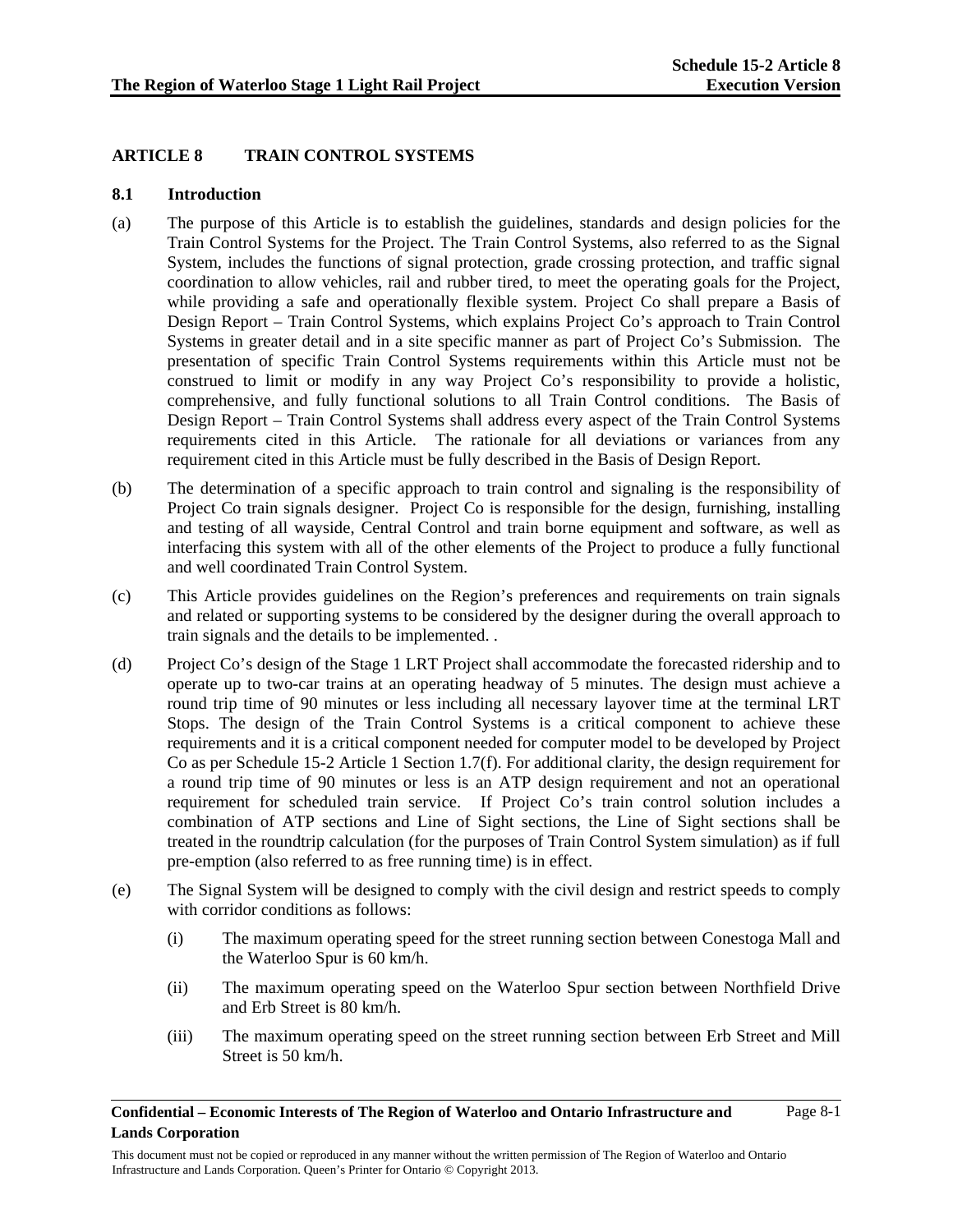Page 8-2

- (iv) The maximum operating speed on the Huron Spur section between Mill Street and Haywood Avenue is 80 km/h.
- (v) The maximum operating speed for the side running alignment along Haywood Avenue is 50 km/h.
- (vi) The maximum operating speed for the side running alignment along Courtland Avenue is 60 km/h.
- (vii) The maximum operating speed for the Hydro One Corridor between Courtland Avenue and Fairview Mall is 80 km/h.

A train simulation will be performed to assure that the Signal System meets the operating goals. The Train Control System will employ track circuits in Automatic Train Protection (ATP) territory which will function with the railroad freight operations. A supplemental train detection technology may be employed for improved train detection of LRT vehicles, but track circuits for broken rail detection shall still be provided. Bi-directional signaling as per 8.5 (a) (viii) will be required on all areas of the LRT where ATP is provided.

- (f) The Signal System shall be designed to address the distinct Right-of-Way characteristics for each alignment section. For the purposes of this Article, there are three basic types of Right-of-Way, exclusive, semi-exclusive, and shared Right-of-Way. Exclusive Right-of-Way is a dedicated Right-of-Way solely for the exclusive use of trains and does not permit rubber tired vehicles to cross the tracks at grade or occupy the tracks in any manner. This is typical of a subway system or an aerial system which does not have at-grade crossings. Based on this definition, there is no section of the Project alignment which meets the definition of Exclusive Right-of-Way. Semi-exclusive Right-of-Way permits rubber tired vehicles to cross the tracks at grade; however, it does not allow rubber tired vehicles to occupy the same travel lane as the train. This is typical of commuter rail and most light rail systems. Shared Right-of-Way permits rubber tired vehicles to cross the tracks at-grade and also permits rubber tired vehicles to occupy the same travel lane as the train. The Project alignment does not allow rubber tired vehicles to occupy the same travel lane as the train. Therefore, the design for all mainline alignment shall meet the needs of a Semi-exclusive Right-of-Way operating environment.
- (g) Although the entire Project utilizes Semi-exclusive Right-of-Way, the Project alignment has four (4) different operating environments that shall be addressed in the design of the signal system. These environments are described below:
	- (i) Semi-Exclusive LRT Right-of-Way in which the light rail operation may use wayside signals (or equivalent) and relies upon grade crossing warning systems to separate rubber tired vehicles from LRT vehicles. Grade crossing warning indicators shall be provided to show the functional status of the grade crossing warning system.
	- (ii) Semi-Exclusive LRT Right-of-Way in which the LRV shares the same tracks with freight rail. LRT vehicle and freight rail trains will be time separated. Traffic and single tracking shall be incorporated into the signal system via wayside signals (or equivalent) and relies upon grade crossing warning systems to separate rubber tired vehicles from LRV and railroad vehicles. Grade crossing warning indicators shall be provided to show the functional status of the grade crossing warning system.
	- (iii) Semi-Exclusive Roadway Right-of-Way with a dedicated trackway located in the median of a road and is physically separated from vehicle lanes from adjacent traffic lane except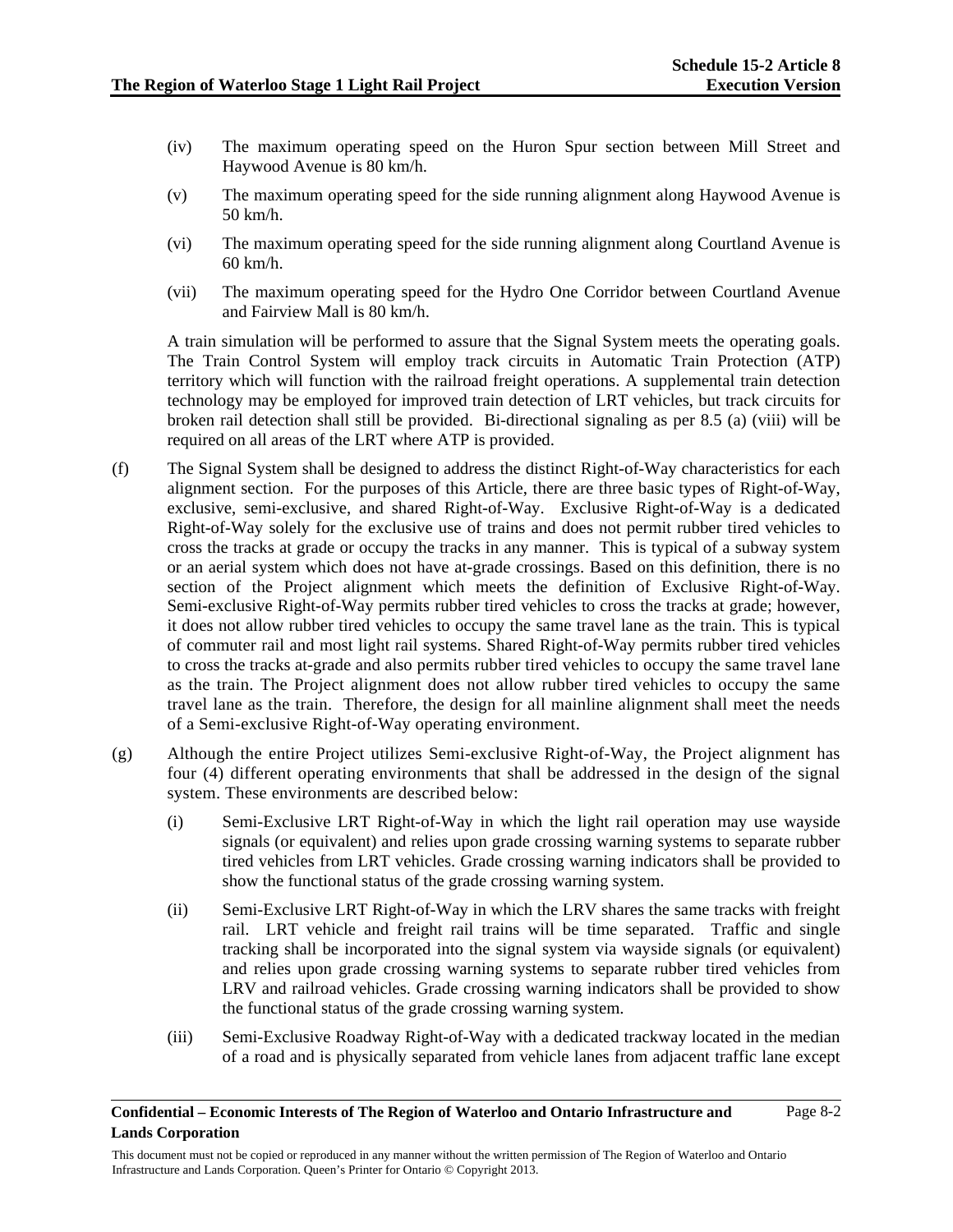at intersections. This operating environment may be signaled, depending upon sitespecific conditions, such as distance, visibility, operating speed; however, in general, requires the modified traffic control signal system to separate rubber tired vehicle from LRVs. This operating environment may not have conventional train signals, however, may require some circuitry to influence the operation of traffic signals. There is no freight operation in this environment.

- (iv) Semi-Exclusive Roadway Right-of-Way with a dedicated trackway located along the side of a road, either within the roadway Right-of-Way or parallel to the road Right-of-Way and is physically separated from vehicle lanes except at intersections and designated driveways. This operating environment may be signaled, depending upon site-specific conditions, such as distance, visibility, operating speed, however, in general, requires modified traffic control signal system, where traffic signals are present, or wayside warning strategies, to separate rubber tired vehicle from LRVs. This operating environment may not have conventional train signals, however, may require some circuitry to influence the operation of traffic signals and is more dependent upon the train operator's line of sight capabilities than other operating environments. There is no freight operation in this environment.
- (h) In freight operation territory where there are LRT Stops, gauntlet tracks will be used through the platform area to provide additional clearance needed for the freight trains. Alternatives to the gauntlet track which address the safety of the LRT trains and passengers and freight railroad operations may be proposed as an innovation. Any alternative solution proposed shall be interconnected with the signal system and indicated to Central Control. Signal System Aspects will be provided to the freight trains, before they enter the joint track on the Spur, that the route has been lined for the designated railroad freight routing. Signal System Aspects shall also be provided the LRVs that the designated LRT routing has been lined for all the platform tracks.
- (i) In semi-exclusive LRT Right-of-Way (where distance, increased operating speed, safety at interlockings, or other factors make the implementation of a full signaling system advantageous), it is preferred that LRV movements be controlled by the vehicle operator, governed by Automatic Train Protection (ATP).
- (j) In semi-exclusive Roadway Rights-of-Way where the Right-of-Way is in the median of the roadway or in a side running configuration, the progression of the LRV through intersections shall be governed by LRT (bar) signals, controlled by street traffic control systems. Some train signaling may be desirable to enhance run time or required in those locations where operational and safety needs so dictate. Where train signaling is provided and vehicle operating speeds and street traffic conditions dictate the need for warning systems, road crossings may also be equipped with AHCW systems. Street traffic control systems with predictive priority are preferred to facilitate the movement of LRVs. Safety of operations shall be primarily the responsibility of Project Co and Project Co's adherence to operating procedures and polices. Where traffic signals are utilized signal enforcement is not required; however, it is preferred that all violations of traffic signals by an LRT vehicle be recorded.
- (k) A Vehicle Supervision subsystem, also referred to as Automatic Train Supervision (ATS), is an integral component of the Supervisory Control and Data Acquisition (SCADA) subsystem. It shall be provided to monitor system status and provide the appropriate controls to direct the operation of vehicles in signaled territory. Control of the system shall be provided from the Central Control Facility (CCF) via SCADA, locally via the Train-to-Wayside Communication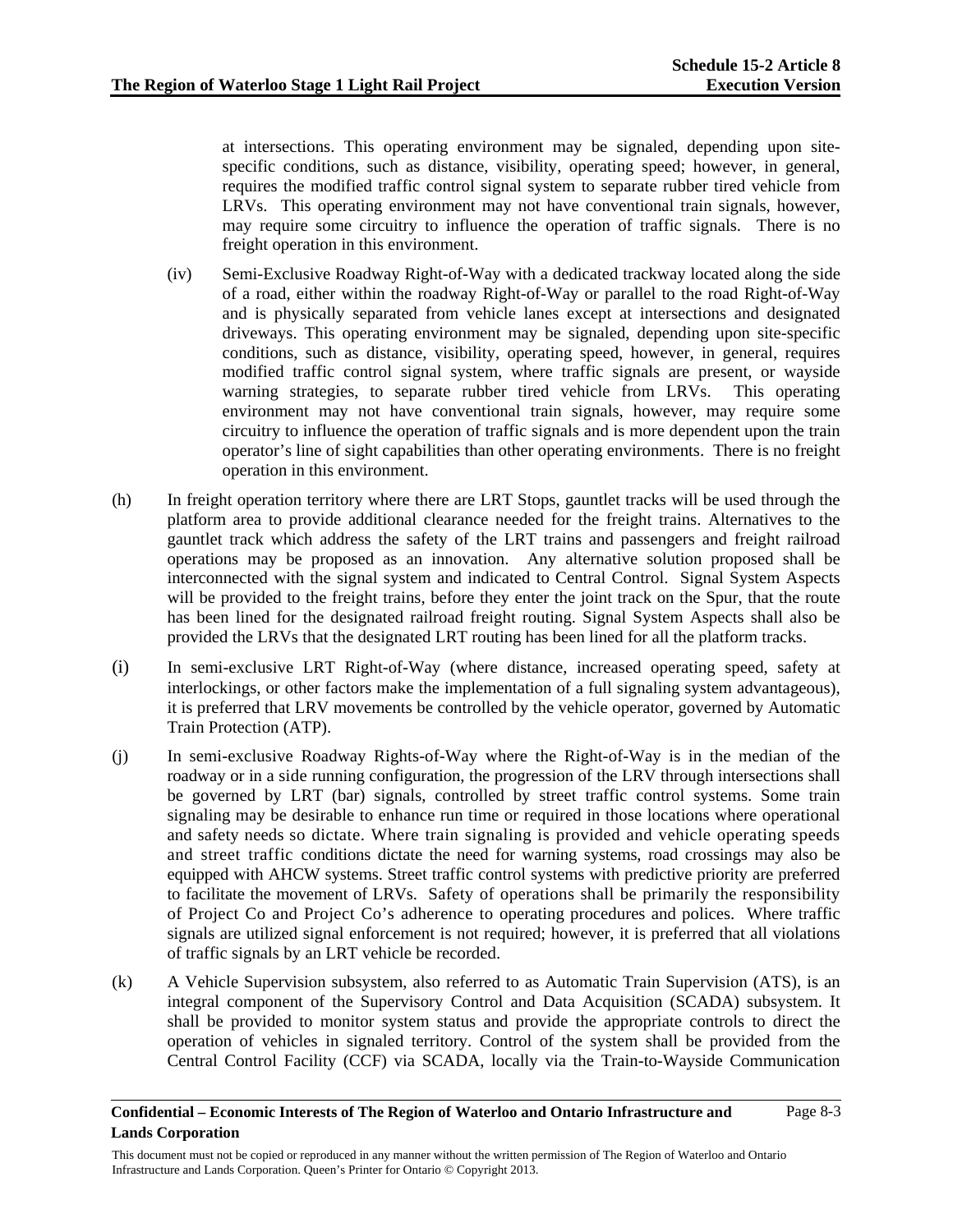(TWC) subsystem or via ITS systems as per Article 9. In addition there may be emergency local control via wayside local control panels or workstations. In non-signaled territory, vehicle tracking may be provided by the Communications Automatic Vehicle Location (AVL) subsystem or similar ITS system.

# **8.2 Codes and Standards**

- (a) The design, installation, and testing of the Signal System shall conform to the applicable requirements of the codes and standards or portions thereof listed herein, as well as all local codes and ordinances, unless specified otherwise. Where the requirements stipulated or referenced conflict, the more stringent shall apply. The governing version of the listed documents shall be the latest version adopted at the time of bid.
	- (i) Institute of Electrical and Electronics Engineers (IEEE):
		- A. IEEE 802.3 LAN/MAN CSMA/CD (Ethernet) Access Method
		- B. IEEE 802.11 –Standard for Information Technology Part II: Wireless LAN MAN & PHY Spec
		- C. IEEE Std. 1474.1 IEEE Standard for Communications-Based Train Control (CBTC) Performance and Functional Requirements
		- D. IEEE Std. 1474.2 IEEE Standard for User Interface Requirements in Communications-Based Train Control (CBTC) Systems
		- E. IEEE Std. 1474.3 IEEE Recommended Practice for Communications-Based Train Control (CBTC) System Design and Functional Allocations
		- F. IEEE Std. 1474.4 IEEE Recommended Practice for Functional Testing of a Communications-Based Train Control (CBTC) System
		- G. IEEE Std. 1475 IEEE Standard for the Functioning of Interfaces Among Propulsion, Friction Brake, and Train-borne Master Control on Rail Rapid Transit Vehicles
		- H. IEEE Std. 1478 IEEE Standard for Environmental Conditions for Transit Rail Car Electronic Equipment
		- I. IEEE Std. 1483 IEEE Standard for Verification of Vital Functions in Processor-Based Systems Used in Rail Transit Control
		- J. IEEE Std. 1698 IEEE Guide for the Calculation of Braking Distances for Rail Transit Vehicles
	- (ii) Ontario Electrical Safety Code
	- (iii) European Committee for Electro technical Standardization (CENELEC):
		- A. EN 50121: Railway Applications Electromagnetic compatibility
		- B. EN 50124: Railway Applications Insulation coordination
		- C. EN 50126: Railway Applications The specification and demonstration of Reliability, Availability, Maintainability and Safety (RAMS)
		- D. EN 50128: Railway Applications Communication, signaling, and processing systems – Software for railway control and protection systems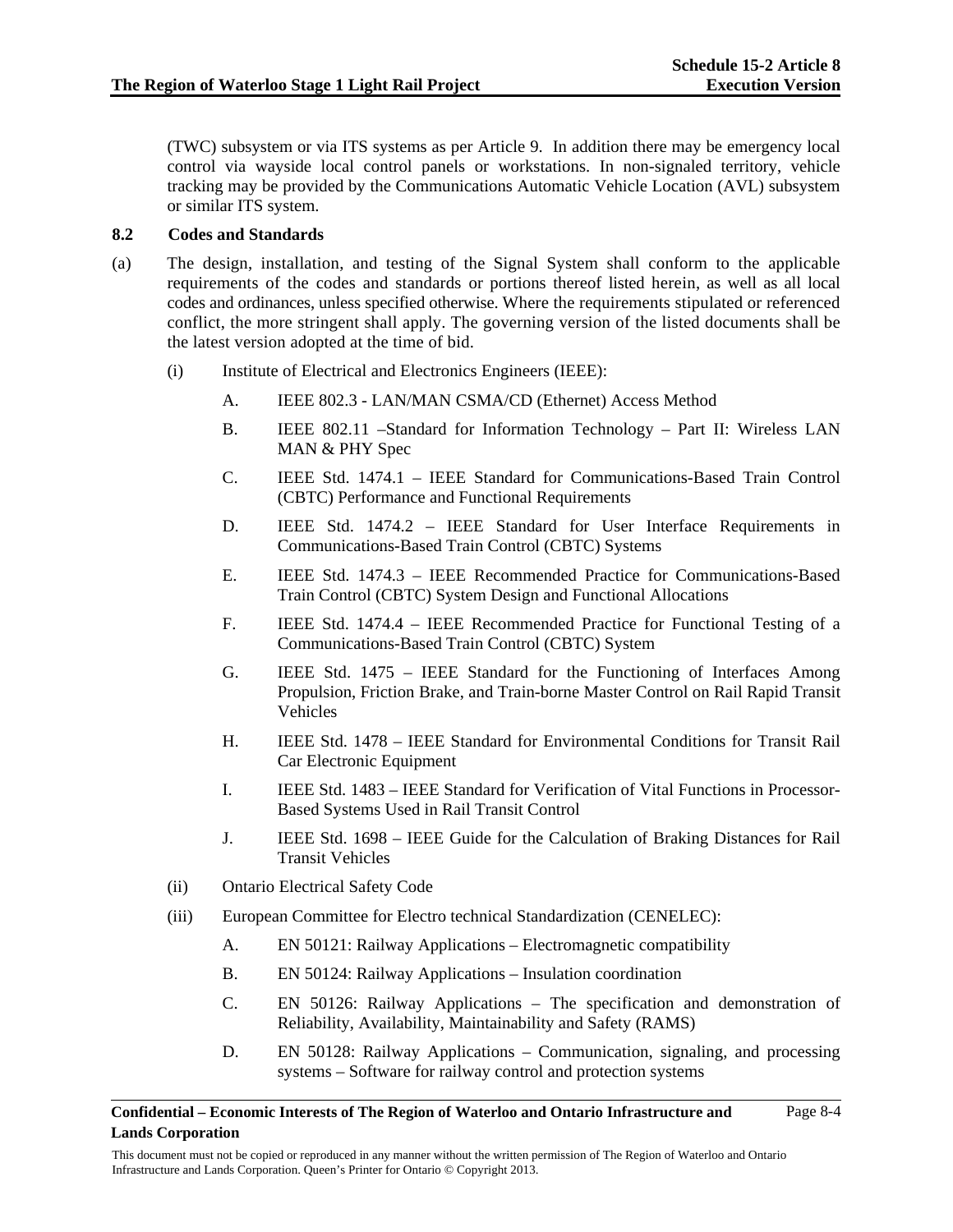- E. EN 50129: Railway Applications Communication, signaling and processing systems – Safety related electronic for signaling
- F. EN 50155: Railway Applications Electronic equipment used on rolling stock
- G. EN 50159: Railway Applications Communication, signaling and processing systems – Safety-related communication in transmission systems
- H. EN 50238: Railway Applications Compatibility between rolling stock and train detection systems
- (iv) National Fire Protection Association
	- A. NFPA 130 –Standard for Fixed Guideway Transit and Passenger Rail System
- (v) International Electrotechnical Commission (IEC)
	- A. IEC 60529 Degrees of protection provided by enclosures (IP Codes)
	- B. IEC 60812: Analysis technique for system reliability Procedure for Failure Mode and Effect Analysis (FMEA)
	- C. IEC 61000: Electromagnetic Compatibility (EMC), Testing and measurement techniques – Electrostatic discharge immunity test
	- D. IEC 61000-5-2, Electromagnetic Compatibility (EMC) Part 5 Instillation and mitigation guidelines – Section 2 Earthing and cabling
	- E. IEC 61373 Railway applications Rolling stock equipment Shock and vibration tests
	- F. IEC 61508: Functional safety of electrical/electronic /programmable electronic safety-related systems
- (vi) American Railway Engineering and Maintenance of Way Association (AREMA)
	- A. Communications and Signals Manual of Recommended Practices
- (vii) International Organization for Standardization (ISO)
	- A. ISO 9001, Model for quality assurance in design, development, production, installing and servicing
- (viii) American National Standards Institute (ANSI).
- (ix) Electronic Industries Association (EIA).
- (x) Insulated Cable Engineers Association (ICEA).
- (xi) Ontario Traffic Manual (OTM)
- (xii) Underwriters' Laboratories (UL).
- (xiii) Canadian National Railway Design and Construction Standard (CN).
- (xiv) Canadian Rail Operating Rules (CROR)
- (xv) ASTM, Inc. (ASTM)

# **8.3 Functional Design Requirements**

#### **Confidential – Economic Interests of The Region of Waterloo and Ontario Infrastructure and Lands Corporation**

This document must not be copied or reproduced in any manner without the written permission of The Region of Waterloo and Ontario Infrastructure and Lands Corporation. Queen's Printer for Ontario © Copyright 2013.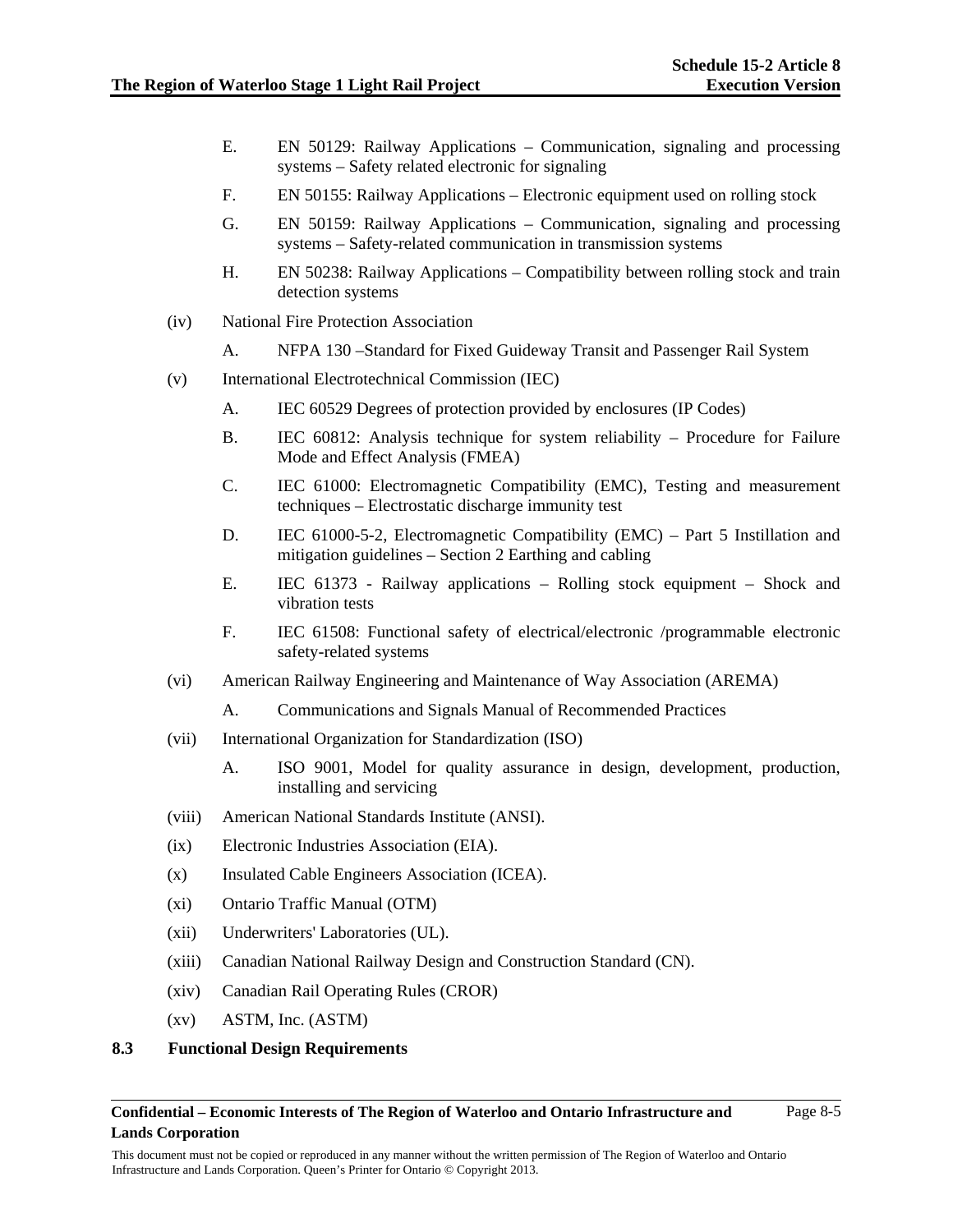- (a) It is preferred that the Signal System use service proven, state-of-the-art, off-the-shelf standard material and components to the greatest extent possible. The Signal System shall provide the highest levels of reliability, maintainability, and safety performance for LRV, pedestrian, and street traffic. Specific requirements for equipment shall be specified by the designer. Service proven systems are systems that have a documented operating history on other similar projects.
- (b) The functional design requirements for the Train Signal Systems are listed below. Failure to comply with the requirements provided below may result in a major contract compliance issue. The applicability of these requirements depends upon whether the design is based on an ABS, Cab signals, or CBTC system.
	- (i) The Signal System shall provide broken rail detection in ATP territory, safe train separation, speed limit enforcement, absolute stop enforcement, route security through interlockings, and traffic direction.
	- (ii) The Signal System shall be compatible with the Communication System, with the Traction Electrification System, Trackwork, and LRV.
	- (iii) The Signal System shall be designed to be fail-safe (to the extent possible); that is, any single or multiple malfunctions affecting safety shall cause the Signal System to revert to a state known to be safe. All circuits and logic, or portions of, required for the safety of vehicle movements in order to protect life and property shall be considered vital. Those portions of the Signal System not considered fail-safe in signal terms (e.g., LRT bar signals where used) shall be designed using a compatible philosophy (e.g., inputs to and the operation of street traffic controllers shall revert to a stop condition if conflicting LRV and/or street traffic is detected, or if signal conditions (e.g., switch open, ) are not met.
	- (iv) Wherever possible, malfunctions in the ATP apparatus shall be self-detecting. Circuits that affect safety shall be designed on the closed-circuit principle, such that any failure in the circuit results in the opening of the circuit, which in turn leaves the circuit in a safe condition and provides the capabilities for an alarm indication.
	- (v) Systems that provide the interface to accept requests for control or provide indications to a dispatcher may be non-vital. These non-vital systems shall interface with the vital systems. Following control requests by the non-vital systems, the vital systems shall provide the vital decisions that determine response and action.
	- (vi) Vital circuits shall be designed using standard North American rail signalling techniques. They shall be positive energy, single break within housings. All vital circuits leaving a housing or room shall be double break from where they first leave the housing or room to the power source.
	- (vii) Vital microprocessor-based systems shall be proven, fail-safe, fault-tolerant systems of high reliability, and a type proven to have a high Mean Time Between Failure (MTBF) in operation.
	- (viii) Non-vital circuits shall utilize non-vital relay or solid-state technology. Failure of nonvital equipment shall not affect the safety of the system.
	- (ix) Include provisions for the functional expansion of the signal system to be used in future extensions needed to complete the Stage 2 LRT. These provisions shall include, but not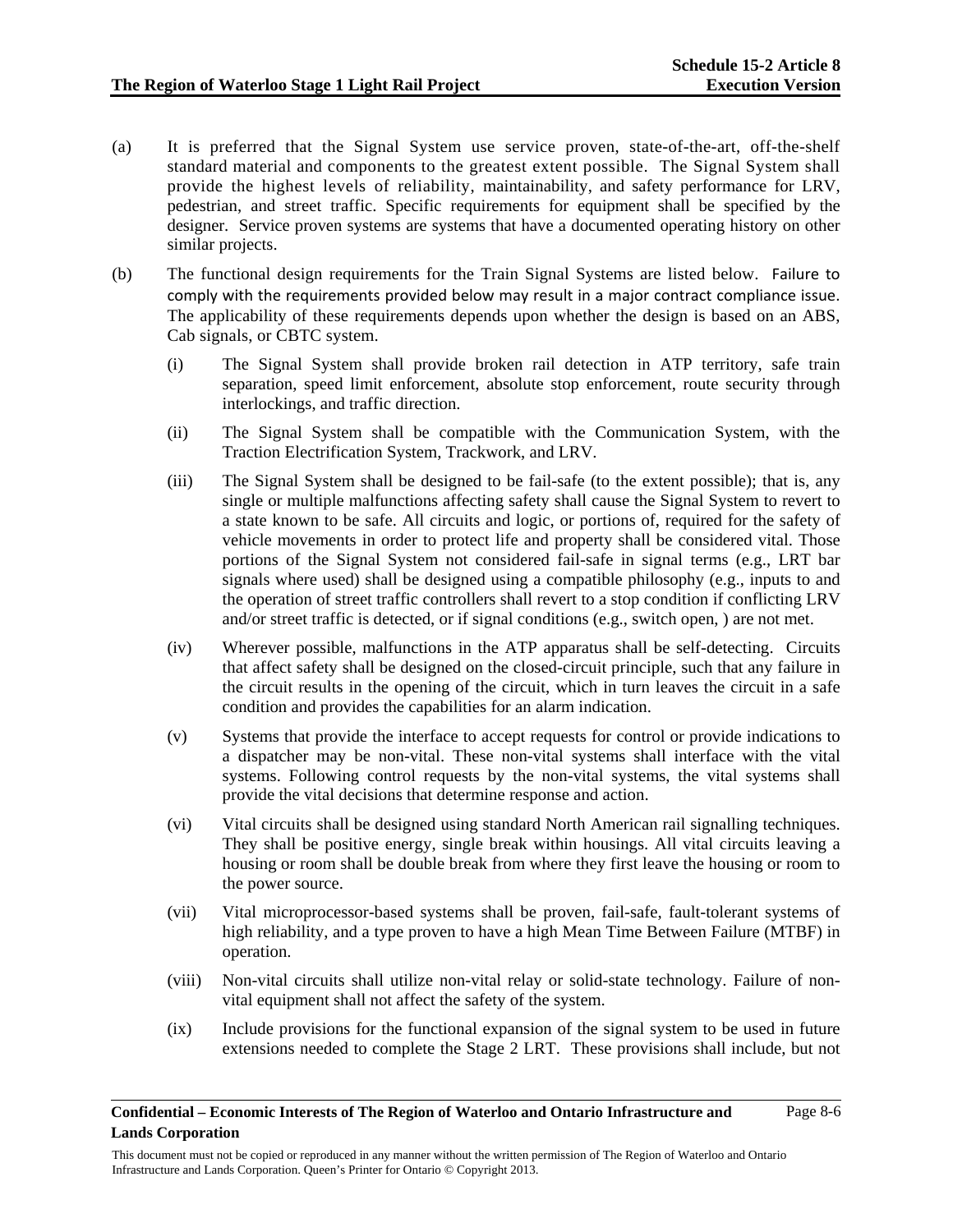be limited to, facility allowances in the train signal equipment rooms, in Central Control, houses, cases and hardware allowances in apparatus affected by the projected expansions.

- (x) Input to street traffic controllers may be provided by a combination of street traffic predictive priority detection loops (provided in the street traffic control system design), data radio, a type of Train-to-Wayside Communications (TWC) that has been used in a rail environment where TWC is used, and/or by track circuits, as applicable. Vehicle and traffic control systems for the LRT Project shall be designed and operated as a unified, integrated complete System.
- (xi) The Signal System shall have automatic calibration of wheel size in order to obtain the maximum accuracy on speed determination and location. The System shall have the ability to compensate for wheel diameter and shall monitor and compensate for wheel slip/slide.
- (xii) If a loss of train detection occurs, the ATP subsystem shall be designed to require the trains no longer detected to come to a complete stop.
- (xiii) It is preferred, the Signal System employ two (2) over speed thresholds. The first threshold shall invoke a revocable service brake application. The second threshold shall invoke an irrevocable emergency brake application.
- (xiv) If the Signal System detects a loss of train door closed and locked status, the train shall be allowed to proceed to the next station and dwell indefinitely with doors open unless door closed and locked status can be regained.
- (xv) Traffic locking shall be provided to prevent the clearing of opposing signals or indicators into a section of track. Individual traffic circuits or logic shall be provided for each section of track between interlockings or crossovers in signalled territory. Signals or indicators will not clear until traffic relays or logic for the proper direction pick-up are energized. Traffic locking direction once established will remain locked until unlocked and call is made requesting entrance from the opposite end. The direction of traffic shall be locked on a section of track over which traffic locking is provided when any track circuit or track zone within that track section is occupied, or when traffic direction is requested into that track section or when the approach or time locking is in effect for a signal or indicator which has been cleared into that track section.
- (xvi) Where communications-based signalling is provided, the ATP system shall adhere to the requirements of IEEE 1474.1 – IEEE Standard for Communications Based Train Control Performance and Functional Requirements.
- (xvii) The designer shall determine the Safety Integrity Level (SIL) of the Signal Equipment and Signaling System based upon CENELEC industry standards to determine the level of system safety. SIL 4 shall be used in ATP territory, SIL3 shall used be in Non-ATP territory, and SIL 2 for Yard and "non-vital" purposes.
- (xviii) Cyber Security design and implementation shall be provided throughout the Signal System
- (xix) Hand operated switches for freight trains shall be indicated to CCF as part of the block occupied indication.

# **8.4 Automatic Train Supervision**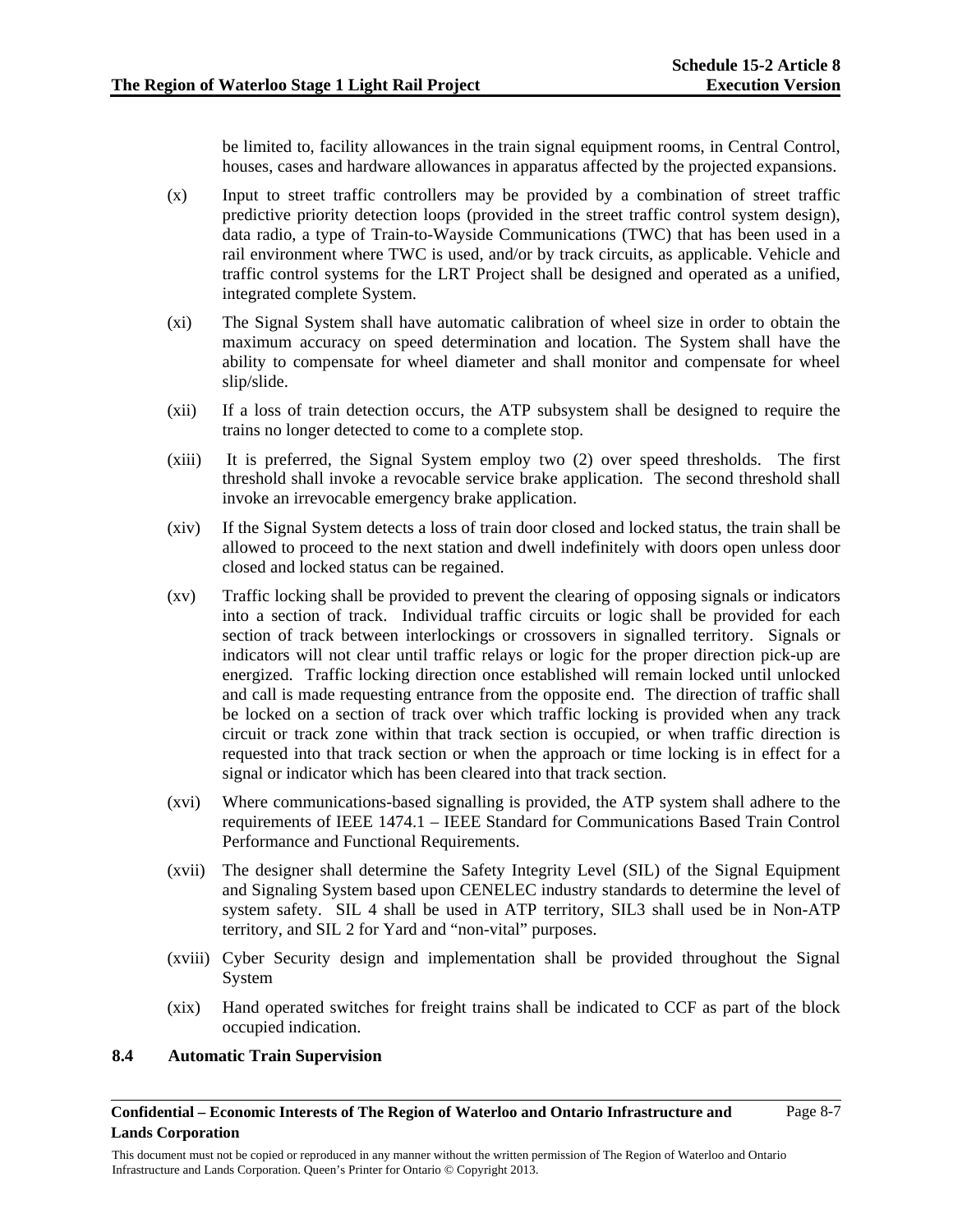- (a) The ATS subsystem shall monitor and manage the overall operation of the Train Control System. ATS shall track vehicle movements against the selected schedule. Audio and visual displays shall allow the CCF to access conditions throughout the LRT System, and to take actions, as required. The ATS subsystem shall provide an interface for CCF controllers using workstations to select and transmit control commands to local equipment locations.
- (b) The ATS subsystem shall include equipment necessary to perform the following functions:
	- (i) Train location with unique identification
	- (ii) Mode of operation
	- (iii) Direction of travel
	- (iv) Train's destination
	- (v) Alarms
	- (vi) Track switch position status
	- (vii) Routing information for the crossover or turnout
	- (viii) Highway and pedestrian crossing status
	- (ix) Status of traffic train control system
	- (x) Miscellaneous Controls and Indications
	- (xi) Local control functions and indications
- (c) All equipment shall be furnished to support the functions and capabilities described herein.

# **8.5 Operational Design Requirements**

- (a) In the design and implementation of the Signal System, the following operational constraints and assumptions shall apply:
	- (i) Where signaled, the System shall support headways dictated by operational requirements as per Section 8.1(d) and supported by the traction power supply system design.
	- (ii) Interlockings at locations other than the ends of the lines shall enable trains to turn back or operate on a single track where permitted.
	- (iii) The Signal System shall provide a time separation of freight railroad and LRT trains by providing a signal aspect and a means of enforcing the route reservations that allows only a freight or LRT train to operate on that section of track. Switch point derails or other wayside elements may be required on the freight railroad tracks for enforcement of routes reserved for LRT trains. All wayside enforcement equipment shall be incorporated into the Train Control System and shall be monitored as well as controlled by the CCF.
	- (iv) The System shall provide for a lower level of service under certain anomalous scenarios, including utility power loss, and CCF malfunctions or loss of communications (e.g., backup power (as dictated by operational requirements), local operational control, etc.).
	- (v) Vehicle location and movements throughout the main line shall be displayed and supervised at CCF. Location of trains shall be continuous where track circuit detection is provided, and where not signaled, at station locations (at a minimum) via the Communications AVL subsystem.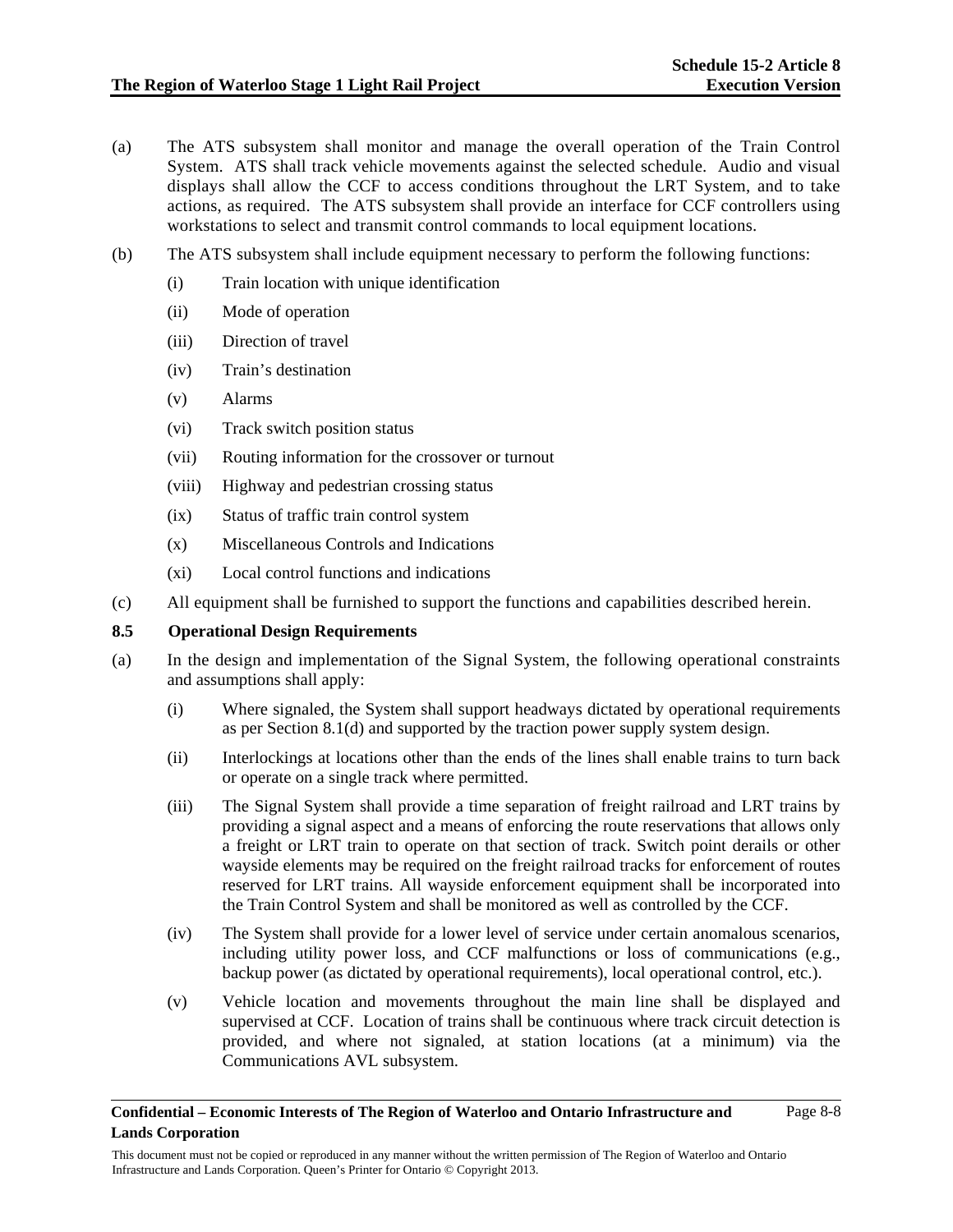- (vi) Emergency local control shall be provided for all signaled crossovers from a local control panel or workstation in a house or room near the crossover or turnout. The panel or workstation shall allow an Operator to independently operate switches and request routes over the crossover, when either authorization from CCF has been provided, or when communications with CCF has been lost.
- (vii) The LRV shall operate in the following modes:
	- A. Manual In this mode the LRV is manually driven, with ATP supervision.
	- B. Restricted Manual Manual operation with a speed restriction imposed by the car equipment
	- C. Rescue This mode is used when pushing or pulling a disabled LRV. This mode shall be limited to speeds limited by ATP.
	- D. Wash/Coupling In this mode the LRV is manually driven with a speed restriction imposed by the car equipment
	- E. Hold/Layover In this mode the LRV is stationary with the pantograph up and power available to the vehicle.
	- F. Street Restricted Manual operation with a speed restriction imposed by on board ATP equipment.
	- G. Yard Restricted Manual operation with a speed restriction imposed.
- (viii) The design for bi-directional running shall be coordinated with Schedule 15-2, Article 9, section 9.6 (b) (ii) 9 to ensure that the Train Control Systems and the Traffic Signal Control/Traffic Signal Priority Systems function as seamlessly as possible under reverse running train operations. On the Waterloo Spur, the design of the Train Control Systems shall support the Baseline Service Plan for the 30 minute revenue train service using a single track operation between 11:00 pm and 1:00 am.

#### **8.6 Electromagnetic Interference (EMI)**

- (a) The Signal System shall be designed and installed to tolerate reasonable electromagnetic interference, without causing or being affected by such interference. The following considerations shall be taken into account in the design of the System:
	- (i) Track circuit design shall not permit EMI from any source, such as Traction Power, Power Supplies, Communications System, LRV Systems, utility power lines or equipment owned by HONI and local electrical utilities, or other wayside equipment, to interfere with its operation.
	- (ii) Audio frequencies for overlay track circuits, where utilized, shall be selected to minimize interference and crosstalk to a level that will not cause an unsafe condition.
	- (iii) Amplifiers shall be utilized to boost signal-to-noise ratios, and repeaters to regenerate signals, where applicable.
	- (iv) Shielded wire, twisted pair cables, and rigid steel conduit, if necessary, shall be utilized for EMI noise mitigation measures.
	- (v) Proper grounding and bonding of apparatus, conductor shields, and raceways, shall be provided to maximize shielding and minimize circulating currents.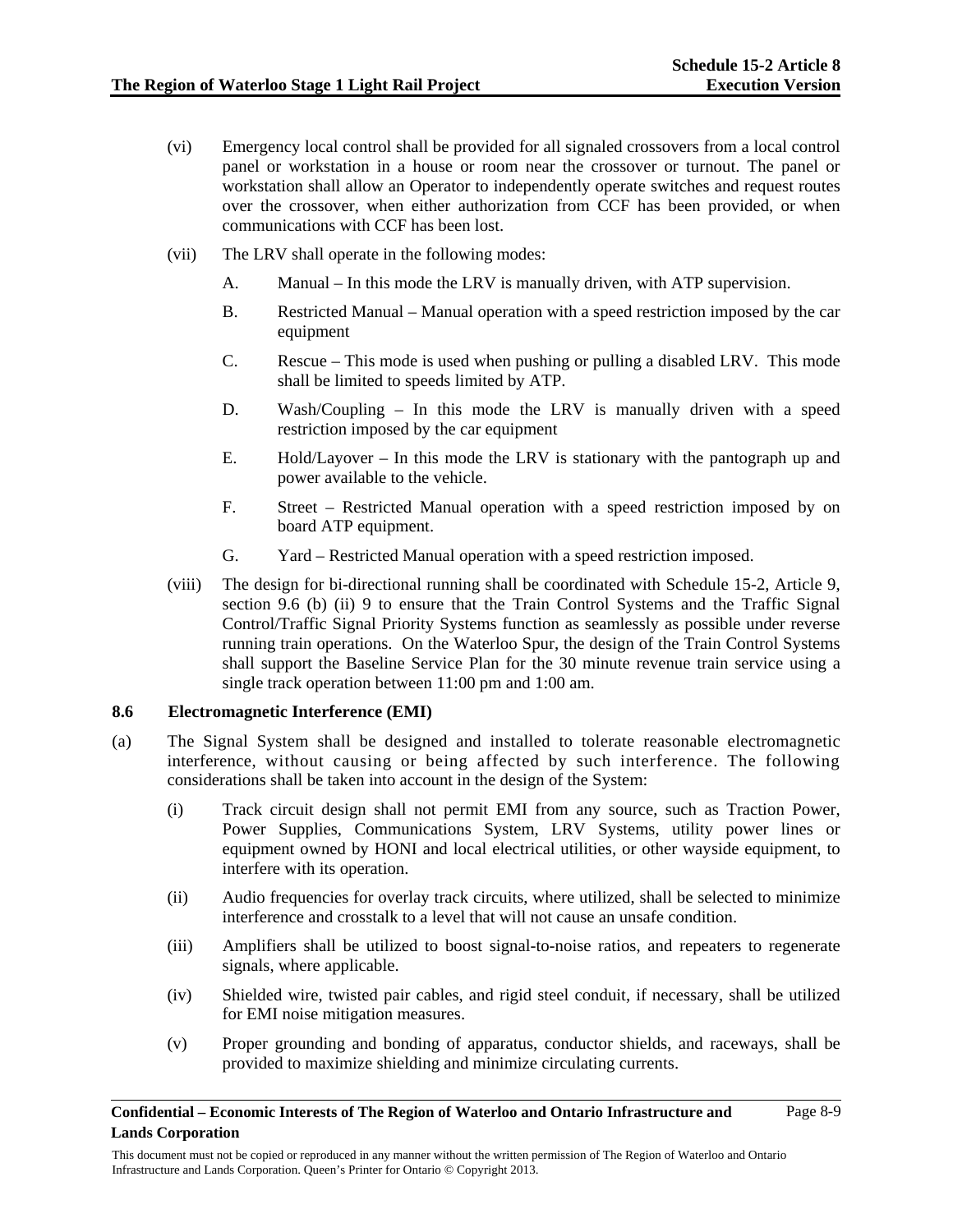- (vi) Surge protection against lightning and other natural sources of EMI shall be provided.
- b) All portions of the signal system and its components shall be designed to operate in the electromagnetic environment that will exist in the vicinity at the time of construction. Project Co shall perform a study to measure existing EMI/EMC conditions as input into the Train Control design. No portion of the signal system shall suffer from, or contribute to, harmful electromagnetic interference, whether conducted, radiated, or induced.

# **8.7 Growth and Expansion**

- (a) The Signal System design shall include the following provisions to allow for future growth and expansion of the System:
	- (i) At end-of line house locations, considerations shall be incorporated into the System design and hardware configurations to minimize the effort when subsequent extensions are designed. Twenty-five percent spare space shall be provided for the installation of a rack(s) for future equipment.
	- (ii) The design of individual racks and terminal boards shall include twenty-five percent spare space for the installation of future equipment and cable.
	- (iii) Provisions shall be incorporated into the design of control and indication circuits to Central Control for a logical expansion of the System, one hundred percent
	- (iv) Vital microprocessor-based systems shall support up to two (2) spare vital serial links for communications for future interfaces to additional microprocessor-based systems. The system shall have a additional fifty percent capacity, not including any redundancy requirements needed to meet the specified availability requirements for its site-specific configuration. Non-vital serial communications shall provide for transmission of data between the processor and SCADA, TWC, street traffic control systems, as well as an EIA-compatible modem for future remote communications. Where required, communications between vital microprocessor-based systems shall be provided via the Communications System Fiber Optic Cable Transmission System.

# **8.8 Signal Circuitry**

- (a) Vital signal control circuitry shall use vital relay logic, and/or vital microprocessor-based control systems, that incorporate fail-safe requirements to check and control all safety critical functions concerning track switch operation, vehicle occupancy status, wayside signal indications, and route security.
- (b) Where provided, the Signal System shall perform the following functions:
	- (i) Continuous positive presence detection of all LRT and Freight Railroad vehicles (when track circuits are used).
	- (ii) Safe vehicle separation governed by the worse case safe stopping distance (in ABS and ATP territory).
	- (iii) Switch circuitry (route locking, detector locking, time locking, approach locking) to prevent the switch elements from unlocking or moving while a vehicle is approaching (time and approach locking in signaled territory only) or traveling through a switch section; and to prevent vehicles from approaching or entering a switch section unless the movable switch elements are verified as set and locked (electrically and/or mechanically, dependent on switch type).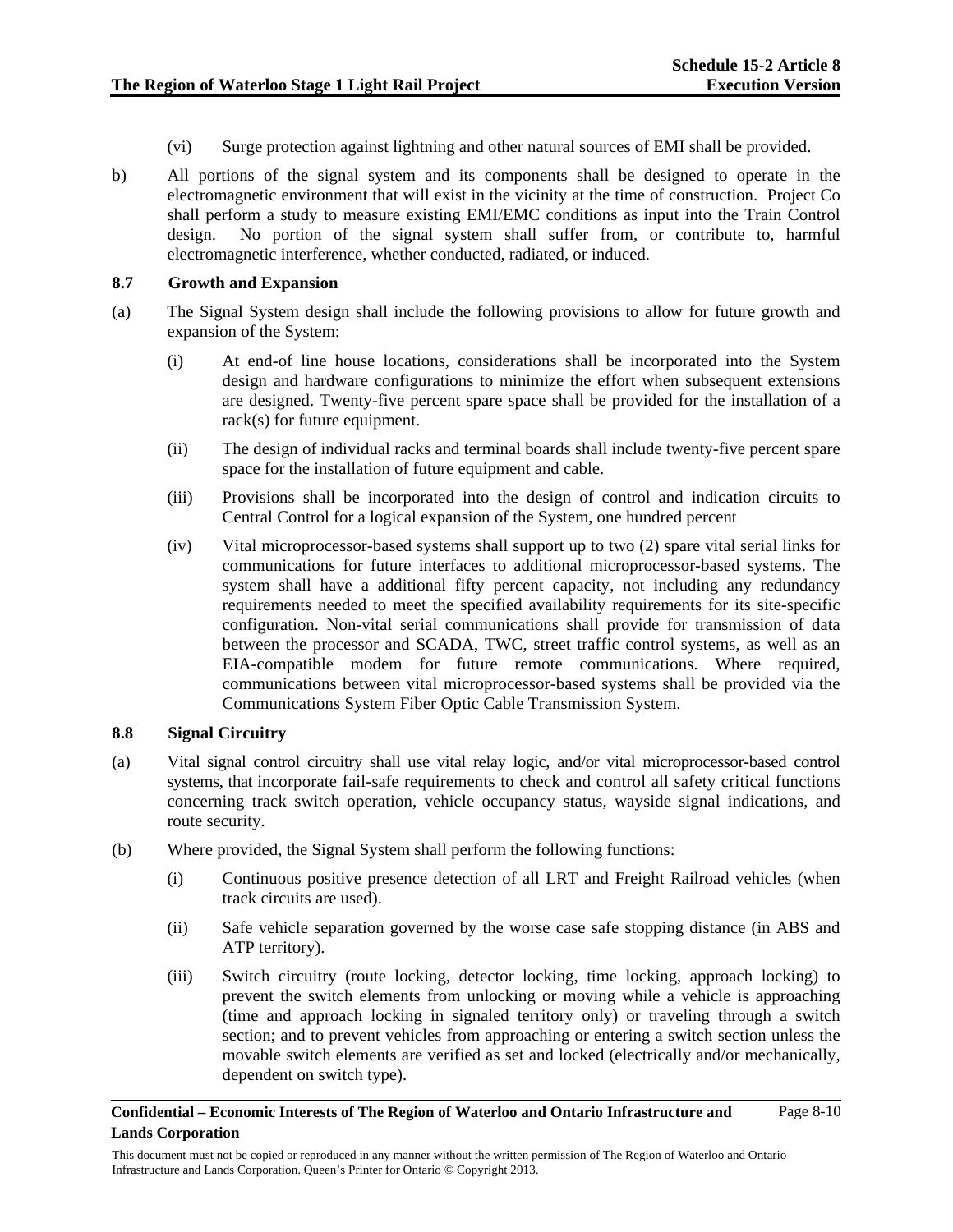- (iv) Aligning and locking routes at all merging and diverging route locations, as operational needs mandate. Sectional release of route locking shall be provided as operational needs dictate.
- (v) Control highway and pedestrian grade crossing functions, where utilized.
- (vi) Gauntlet track mis-route protection, where utilized.
- (vii) Special signalling and route locking shall be provided for freight railroad and LRT separation. Project Co shall provide, in locations determined by the CN, one dragging equipment detector and one wayside detectors on each of the freight tracks in approach to the LRT tracks. The wayside detector shall recognize locomotives and freight cars that that are higher than 16 feet above top of rail or exceed the width requirements consistent with CN standards for 8'-6" wayside clearance conditions. Freight equipment and locomotives outside these dimensions shall be prevented from being routed to the Waterloo LRT tracks and alarmed to the CCF.

# **8.9 Train-to-Wayside Communications (TWC)**

- (a) A TWC sub-system shall be provided to locally request and cancel normal operating routes, activate Automatic Highway Crossing Warning (AHCW) Systems (where applicable and not approach activated), and provide input to street traffic control systems, as operational requirements dictate. TWC shall be provided at:
	- (i) Terminal stations, to permit an LRV Operator to request a route out of the station platform without assistance from CCF under Project Co operating rules. TWC shall be provided at the station extremities to permit an LRV Operator to initiate the proper rubber-tired vehicle and LRT signal phasing into a tail track (if a signaled street intersection is located between the platform and the tail track) or other locations where required. In such instances, TWC shall also be provided to permit the LRV Operator to initiate the proper rubber-tired vehicle and LRT signal phasing.
	- (ii) All yard entrances and exits, to permit a vehicle operator to request a route into or out of the yard lead without assistance from CCF.
	- (iii) Pocket and siding track exit points, to permit a LRV Operator to provide an input to the street traffic control system to initiate the proper rubber-tired vehicle and LRT signal phasing (where a signaled intersection is located ahead).
- (b) The TWC System shall include the firmware required to support error detection and corresponding re-transmissions in its data communication with CCF.
- (c) The design of the car borne TWC equipment shall be fully coordinated with other Signal System equipment, vehicle propulsion and space limitations, and the Communications System.

#### **8.10 Storage Yards**

- (a) Operation in the yard can be Restricted Manual, Wash, Unrestricted Manual and Layover. Normally, moves are made in restricted manual. A special mode for washing/coupling in the yard is also preferred.
- (b) The control of vehicles in the main storage yards may be by line-of-sight rules and under the control of a Yardmaster or Dispatcher, via CCTV.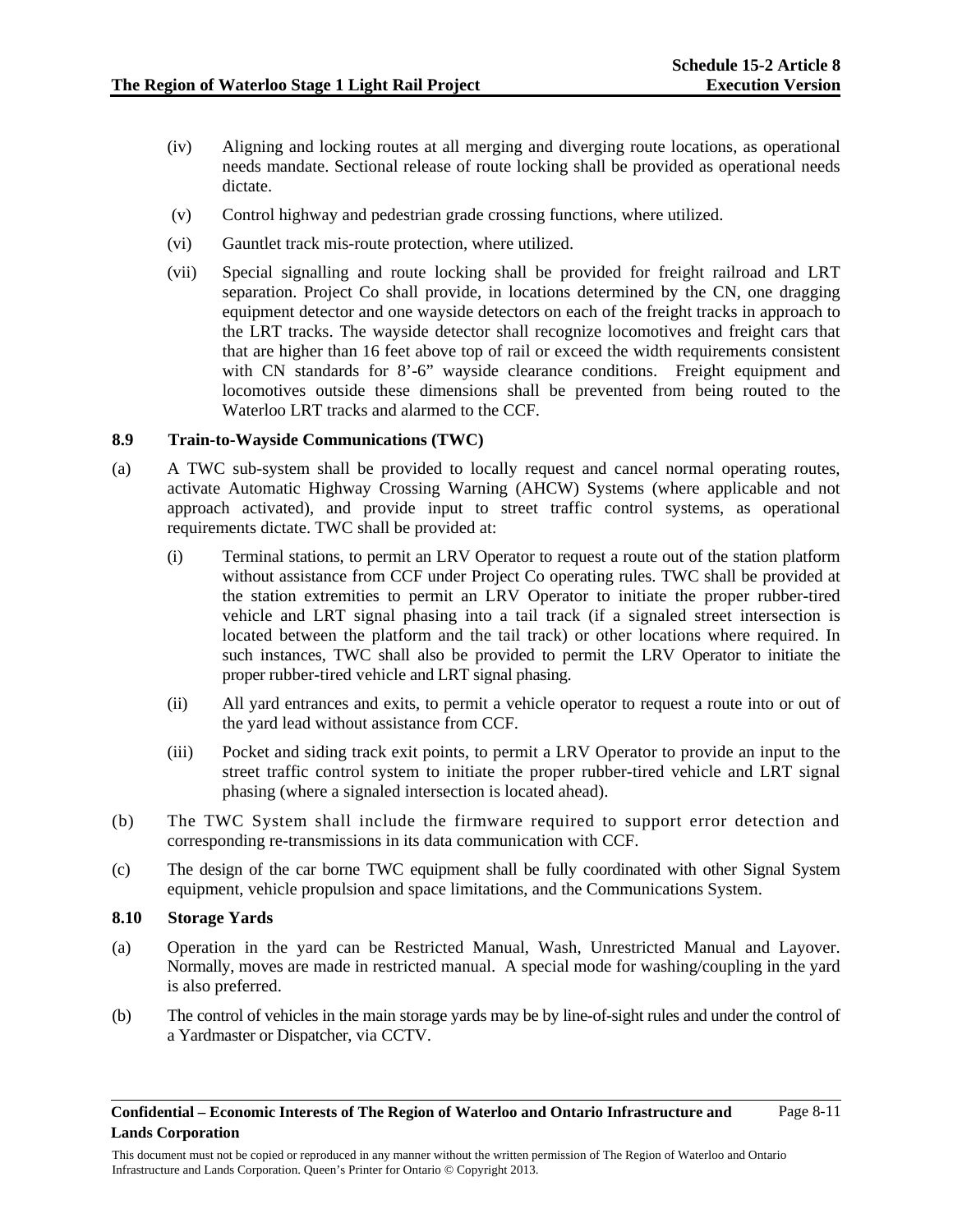(c) Switches shall be hand-operated, power-operated with dual control, or a combination of both, as required, by operational requirements. All switches shall be trailable. Power-operated switches, where utilized, shall operate from a local control panel or workstation in the Yardmaster's office and shall include switch point indicators for facing point moves.

# **8.11 Switch Machines**

- (a) Track switches in signaled main line areas with ballasted track shall interface with the Train Signaling System. Powered switch layouts in signaled areas shall:
	- (i) Mechanically couple the switch-operating layout to the switch points and, if required, to the moveable point frogs. Throw rods, locking rod and point detector rods shall be insulated in signaled areas.
	- (ii) Provide a means for locking to prevent undesired switch point movement when points are in full normal or full reverse positions.
	- (iii) Provide indication the switch points have been moved to, and are in the full normal or full reverse positions.
	- (iv) Be equipped with a means to throw the points for manual operations.
	- (v) Operate at voltages best suited for optimal performance.
- (b) Track switches with throw rod and point detector rod in embedded track shall interface with the Train SignalingSystem.

#### **8.12 Signals**

- (a) In semi-exclusive Roadway Right-of-Way, LRT bar signals controlled by the street traffic control systems (with input from the Signal System, where provided) shall be located at the limits of signaled crossovers to control entry to protected routes. To the extent possible, crossover limits shall be coordinated to jointly use OCS poles for installation of the LRT signals.
- (b) In semi-exclusive LRT Right-of-Way, signals shall be the color light type, utilizing Light Emitting Diodes (LEDs), and shall be provided with lenses that provide for both close-up observation and long-range visibility to the LRV Operator.
- (c) In semi-exclusive roadway Right-of-Way, illuminated switch position indicators shall be utilized at facing point switch locations. Indicators shall be embedded and mounted between the rails (25 mm (1") above TOR, maximum).
- (d) LRT (Bar) Train Signal System Aspects for turnouts and crossovers in street right of way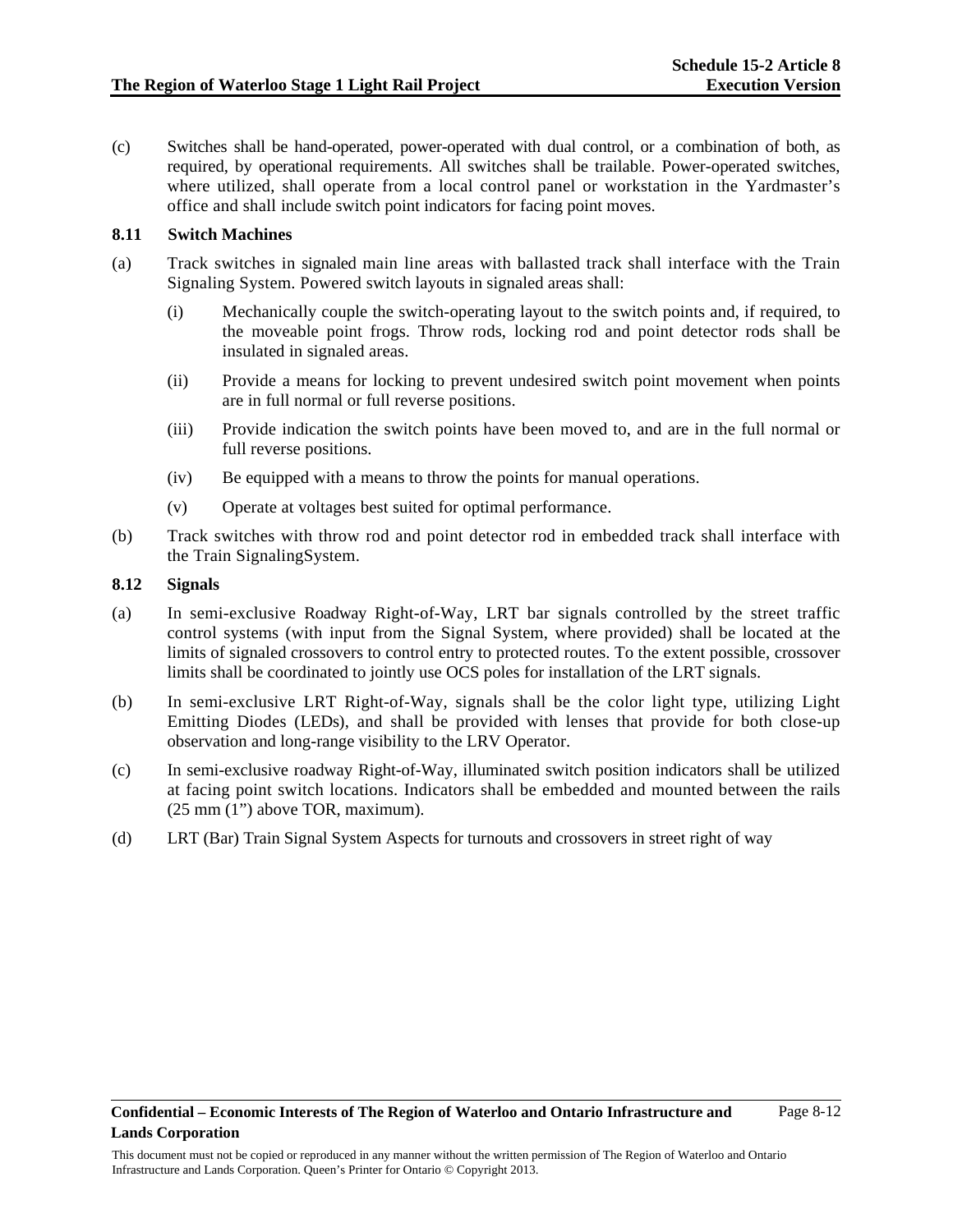| <b>Aspect</b>                                       | <b>Indication</b>                                                                                         |
|-----------------------------------------------------|-----------------------------------------------------------------------------------------------------------|
| No Aspect                                           | Stop, Contact CCF                                                                                         |
| Horizontal Red Bar                                  | <b>Stop</b>                                                                                               |
| Vertical Green Bar                                  | Straight Route - Proceed on Primary route,<br>prepared to stop short of any vehicle or<br>obstruction.    |
| Diagonal Green Bar                                  | Diverging Route - Proceed on secondary route,<br>prepared to stop short of any vehicle or<br>obstruction. |
| Flashing Horizontal or Vertical Red or Green<br>Bar | Route change in process.                                                                                  |

(e) Color Light Train Signal Aspects

To be developed by Project Co as operational requirements are fully defined.

# (f) LRT (Bar) Traffic Signal System Indications

| <b>Aspect</b>                             | <b>Indication</b>                                                                             |
|-------------------------------------------|-----------------------------------------------------------------------------------------------|
| No Aspect                                 | Stop, Contact CCF                                                                             |
| Horizontal White Bar                      | Stop                                                                                          |
| Vertical White Bar                        | Proceed through traffic intersection prepared to<br>stop short of any vehicle or obstruction. |
| Flashing Horizontal or Vertical White Bar | Traffic signal change in process.                                                             |

# (g) Train Signal Switch Position Indicator Aspects

| Aspect    | <b>Indication</b>             |
|-----------|-------------------------------|
| No Aspect | Stop, Contact CCF.            |
| Green     | <b>Switch aligned Normal</b>  |
| Yellow    | <b>Switch aligned Reverse</b> |

# **8.13 Crossing Warning Systems**

(a) Where traffic signals are not provided, and vehicle operating speeds, street traffic conditions, or requirements of this Article dictate the need for warning systems, road crossings shall be equipped with Automatic Highway Crossing Warning (AHCW) systems. It is preferred that a constant warning time approach circuits shall be utilized to provide a minimum of twenty (20) seconds warning time for both freight railroad and LRT trains along the Waterloo Spur and Huron Spur rights of way. The crossing gates and flashers shall remain activated if a second train is within 15 seconds of the activated crossing warning system. The ability to provide a constant warning time, given the different operating speeds of freight railroad and LRT trains, is a feature that needs to be identified by Project Co in their Submission. Project Co shall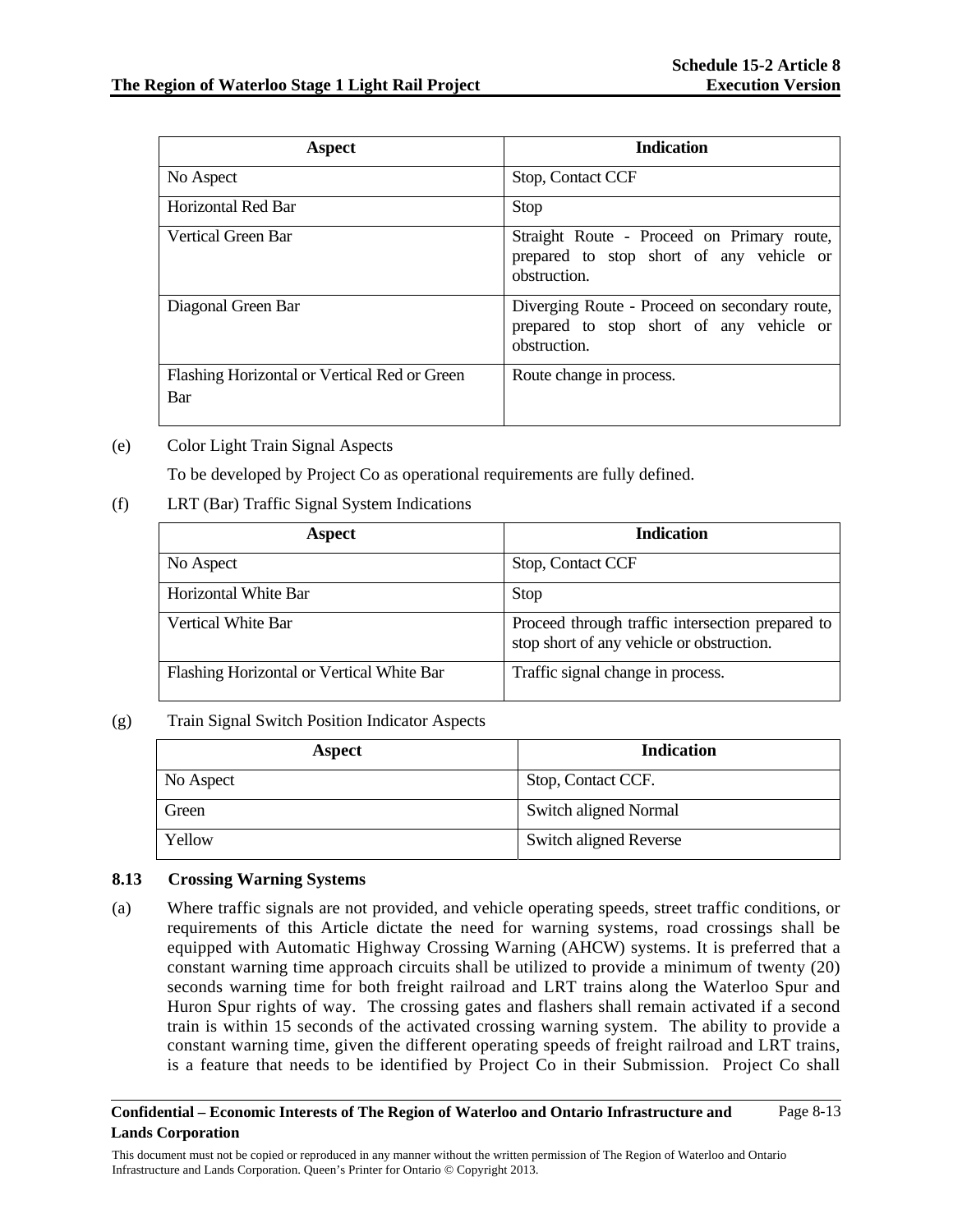design the crossing warning systems along the Waterloo Spur for railroad freight train speed of 24 km/h (15 mph). Project Co shall design the crossing warning systems along the Huron Spur for railroad freight train speed of 40 km/h (25 mph). In general, crossings shall include the following, modified to site specific conditions based on traffic analysis:

- (i) Gate mechanism operating voltage shall range from 10 to 16 Vdc, supplied with battery backup.
- (ii) Fiberglass gate arms, including adapters with shear pins so that excessive side force against the gate arm shall cause the adapter's shear pins to shear allowing the arm to swing free and drop away, thus preventing major damage to the arm.
- (iii) Flashers utilizing LED technology.
- (iv) Vital solid state crossing controllers, including a means to adjust timer settings
- (v) Off-quadrant flashers, and gates as applicable.
- (vi) Cantilevers, including cantilevers for pedestrian travel ways.
- (vii) Bells which operate between 100 and 325 strokes per minute. In noise sensitive areas, adjustable soft tone bells shall be provided.
- (viii) Signage, gates and flashers as required by the Ontario Traffic Manual, Authorities having Jurisdiction and traffic analyses.
- (ix) Grade Crossing warning indicator
- (x) Wayside Event recorder with GPS time
- (xi) Freight Railroad speeds

At the current time Transport Canada does not regulate the crossing warning system for Light Rail Transit systems however, Project Co shall complete their Safety Assessment activities for all railroad crossing warning systems, railroad/LRT shared crossing warning systems, and all LRT only crossing warning systems, including those crossing warning systems cited in 8.13 (c) in compliance with Transport Canada requirements for Safety Assessments and prepare the formal application documents for the Region. The safety assessments will treat LRT trains in the same manner as railroad trains. For all crossing warning systems involving freight railroad trains, the Region will make the formal submission to Transport Canada and Project Co shall support the Region in the approval process. The Region may seek Transport's Canada review of some or all of the LRT only crossings warning systems. Project Co shall comply with findings of Transport Canada review of all crossing warning systems involving freight railroad trains and Region direction on all LRT only crossings warning systems.

- (b) Pedestrian crossing warning systems, if required, shall utilize the same equipment utilized at grade crossings, modified to site-specific conditions.
- (c) As a minimum, Project Co shall provide flashers and gates including gates for pedestrian movements as indicated below:
	- (i) Northfield Drive with a special analysis to coordinate with traffic signals and railroad freight crossings
	- (ii) Old Albert Road
	- (iii) Bearinger Road

#### **Confidential – Economic Interests of The Region of Waterloo and Ontario Infrastructure and Lands Corporation**  Page 8-14

This document must not be copied or reproduced in any manner without the written permission of The Region of Waterloo and Ontario Infrastructure and Lands Corporation. Queen's Printer for Ontario © Copyright 2013.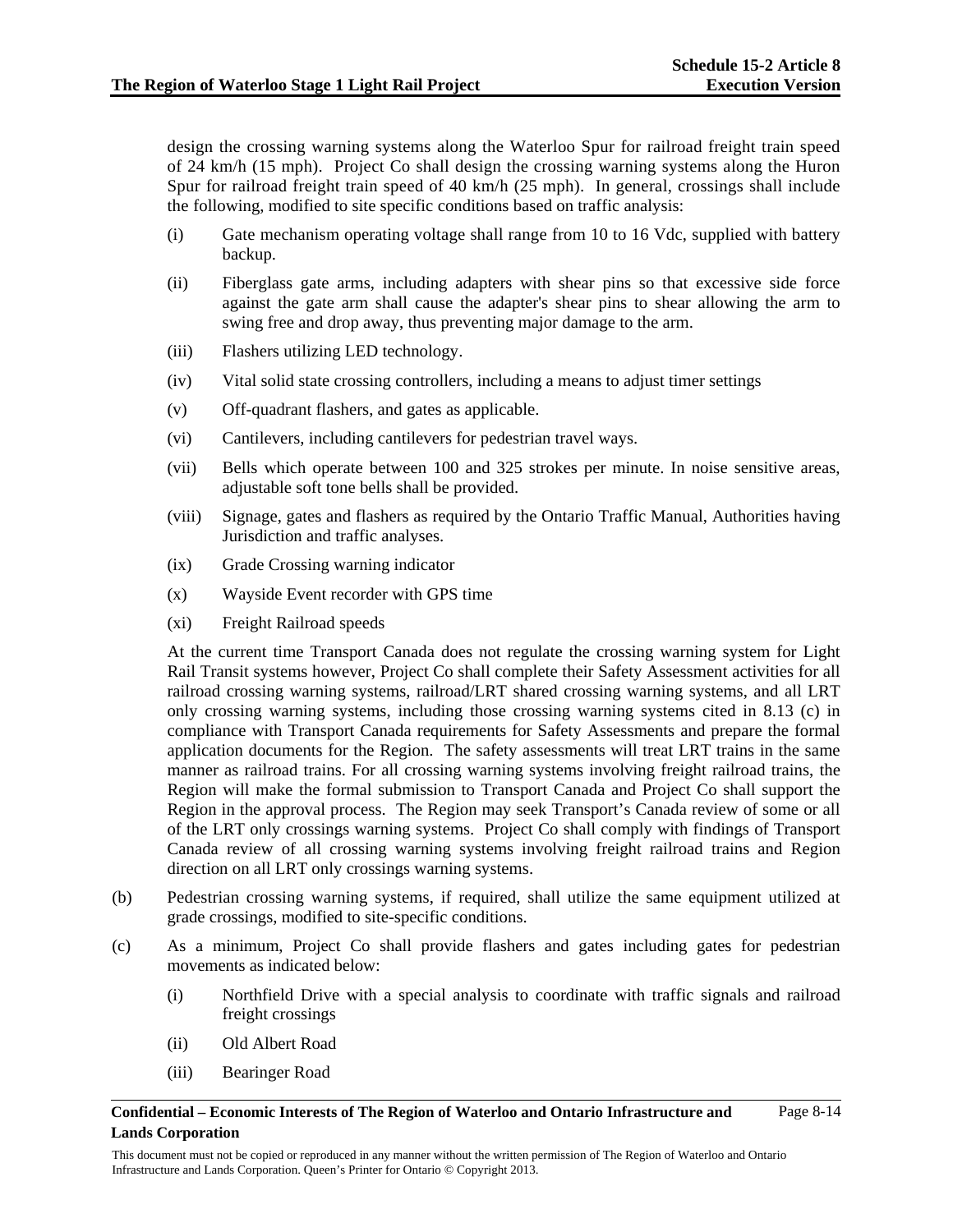- (iv) All new pedestrian crossing between Bearinger Road and Columbia Street
- (v) Columbia Street
- (vi) All existing and new roadways and pedestrian crossings between Columbia Street and University Ave.
- (vii) University Avenue
- (viii) Seagram Drive
- (ix) All existing pedestrian crossings between Seagram Drive and Erb Street.
- (x) Erb Street with a special analysis to coordinate with traffic signals and railroad freight crossings
- (xi) King Street at Waterloo Spur with a special analysis to coordinate with traffic signals and railroad freight crossings
- (xii) Mill Street/Ottawa with a special analysis to coordinate with traffic signals and railroad freight crossings
- (xiii) Hayward Avenue and railroad freight crossings
- (xiv) All local access points between Hayward Avenue and Block Line Road.
- (xv) Block Line road with a special analysis to coordinate with traffic signals
- (xvi) Siebert Avenue
- (xvii) Balzer Road and Courtland Avenue with a special analysis to coordinate with traffic signals
- (xviii) Wilson Avenue.

# **8.14 Traffic Signal Interface**

- (a) Where the LRT System operates at grade in non-signaled territory, with at-grade crossings of road traffic, LRV movements shall be controlled by the traffic signal system through the use of Predictive Priority, where agreed to by the local authority in the Inter-governmental Agreement. LRT bar signals shall be controlled and operated by the traffic signal controller and provided in the traffic design. Inputs to street traffic controllers shall be provided by advanced street traffic detector loops, data radio, and/or track circuit occupancy as applicable, sufficiently far in advance of a crossing to coordinate rubber-tired vehicle and LRV movements.
- (b) Where the LRT System operates at grade in signaled territory where AHCW systems are utilized, LRV movements may be controlled by wayside signals, however, AHCW system shall provide an interface with the street traffic signal system to allow street traffic that is not impacted by the LRT movement to be given a priority.

# **8.15 Track Circuits**

(a) Track circuits, which are capable of operating in dc electrified territory without interference from the LRV propulsion system or high power lines, shall be utilized in signaled areas for LRT and freight railroad vehicle detection. Track circuits shall be capable of operating in the vicinity of high voltage lines that are overhead or buried close to the LRT tracks. Track circuit types shall include: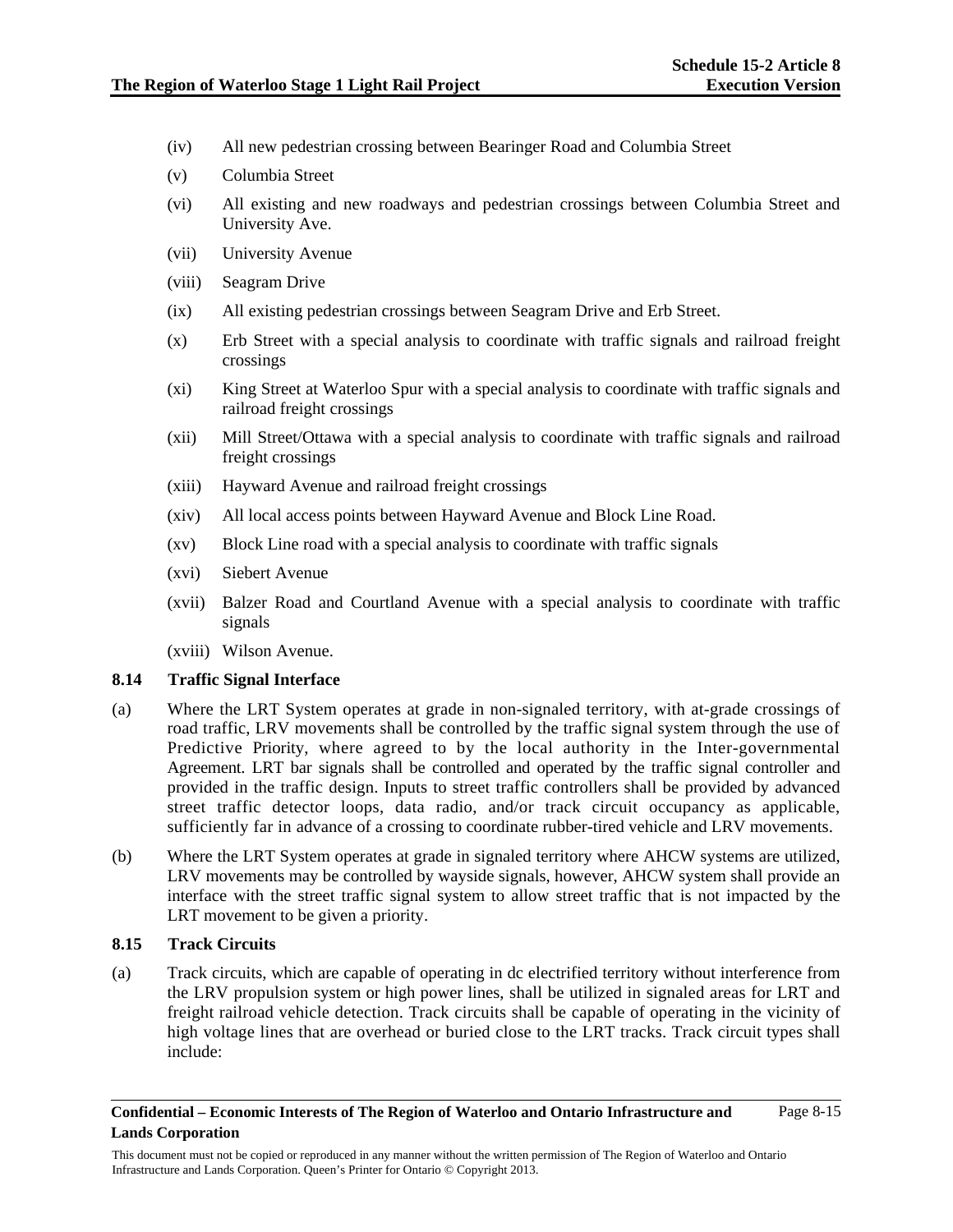- (i) Audio frequency overlays for crossing warning systems, if applicable.
- (ii) Double-rail power frequency circuits for all main line crossovers and turnouts.
- (iii) Single-rail power frequency circuits in selected areas and within crossovers.
- (iv) Microprocessor based digital track circuits
- (b) Impedance bonds shall be utilized at insulated joint locations to maintain continuity of the dc negative return system. Impedance bonds shall have a minimum rating of 1500 amps.
- (c) In signaled areas, the running rails shall be crossbonded through impedance bonds. Crossbond intervals shall be as determined by traction power simulations, however, no closer than every second track circuit. Negative return connections in signaled areas, shall be connected to impedance bonds. In non-signaled areas, crossbonding and negative return connections shall be based upon the traction power requirements for that specific area. The traction power system shall be design to reduce step and touch potential.

### **8.16 Signal Power**

- (a) General Power Requirements
	- (i) The Signal System shall be powered from either the nearest passenger station, traction power substation, or from a dedicated power drop from a local utility company. The local signal power system shall supply all local equipment required to operate the system.
- (b) Redundant Power Requirements
	- (i) The signal power system shall be designed to incorporate the use of redundant power supply or inverters, or two dedicated power sources systems.
	- (ii) At a minimum, the following Train Control functions shall utilize redundant power or source supplies.
		- A. Line circuits
		- B. Vital logic
		- C. Non-vital logic
		- D. Switch machines
		- E. Signals
		- F. Track circuits
		- G. Highway or pedestrian crossing equipment
		- H. Any life safety equipment or circuits
- (c) Ground Detection Requirements For Vital Circuits
	- (i) Ground detection shall be provided for the vital dc-supply system, at a minimum. The need for an ac ground detection system shall be considered on a case-by-case basis, as dictated by maintenance requirements.

# **8.17 Houses and Cases**

(a) Signal System equipment shall be installed in houses, cases, or rooms in the general vicinity of crossovers, turnouts and highway and pedestrian crossings. Houses and cases shall: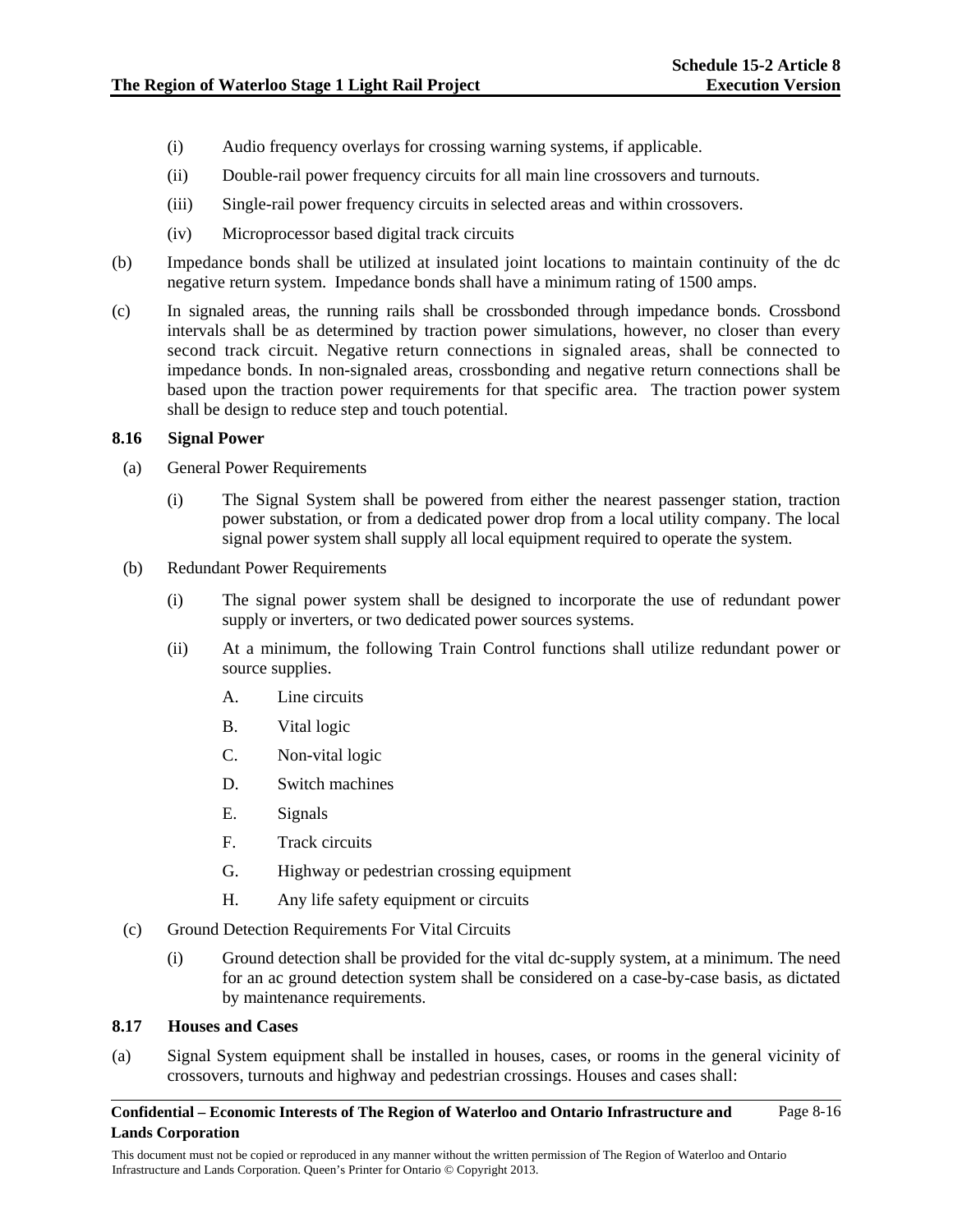- (i) Be pre-fabricated, pre-wired, and sized to accommodate all equipment required to operate the System, including the necessary provisions for growth and expansion. Where aesthetics is a concern, facilities-provided concrete structures shall be provided which are integrated into the environment in which it is placed. Aesthetic enhancements to prefabricated structures may be provided in lieu of concrete structures as urban design guidelines dictate. Houses and cases shall be constructed of corrosion resistant materials. Aesthetics for cases and houses shall include color. Signal cases (cabinet) aesthetics for urban design includes type, size and color.
- (ii) Provide sufficient space for the installation of Communications System equipment, where applicable.
- (iii) Include heating, and air conditioning to protect equipment from the Project environment.
- (iv) Be oriented logically from the maintenance and operations perspective.
- (v) Include a local control panel or workstation to allow local control of switches and signals in signaled territory during emergencies and testing purposes.
- (vi) Include fire and intrusion detection systems.
- (vii) Insulation shall be provided to protect from the Project environment including temperatures normally experienced in Waterloo.
- (viii) Use flame retardant materials.
- (ix) Floor matting shall be provided.
- (b) Rooms, where utilized, shall be equipped with stand alone, pre-wired 482.6 mm (19") racks, and all associated location equipment, power supplies, relays, microprocessor, etc

#### **8.18 Signal Equipment and Technologies**

- (a) All portions of the signal system shall use current and at least two years of service proven technologies in all respects, including all components used therein.
- (b) The vital system logic shall be a proven, fault-tolerant system of high reliability, of a type proven to have a high Mean Time Between Failures (MTBF) in operation.
- (c) All equipment used shall be standard products produced by a manufacturer regularly engaged in the production of such equipment or material, and shall conform to all applicable codes and standards.
- (d) Assemblies and components used to perform identical functions within the system shall be mechanically and electrically interchangeable. Standard commercially available equipment and material available from multiple sources shall be used where practicable.

#### **8.19 Maintainability Design Requirements**

- (a) All test points, indications and components requiring adjustment or replacement shall be visible and accessible while mounted in their normal position, without disassembly of other components.
- (b) Test points for checking essential voltages and wave forms shall be clearly labeled, shall be provided wherever required for troubleshooting and routine maintenance, and shall be capable of accepting probes and connectors used with standard equipment, such as voltmeters and